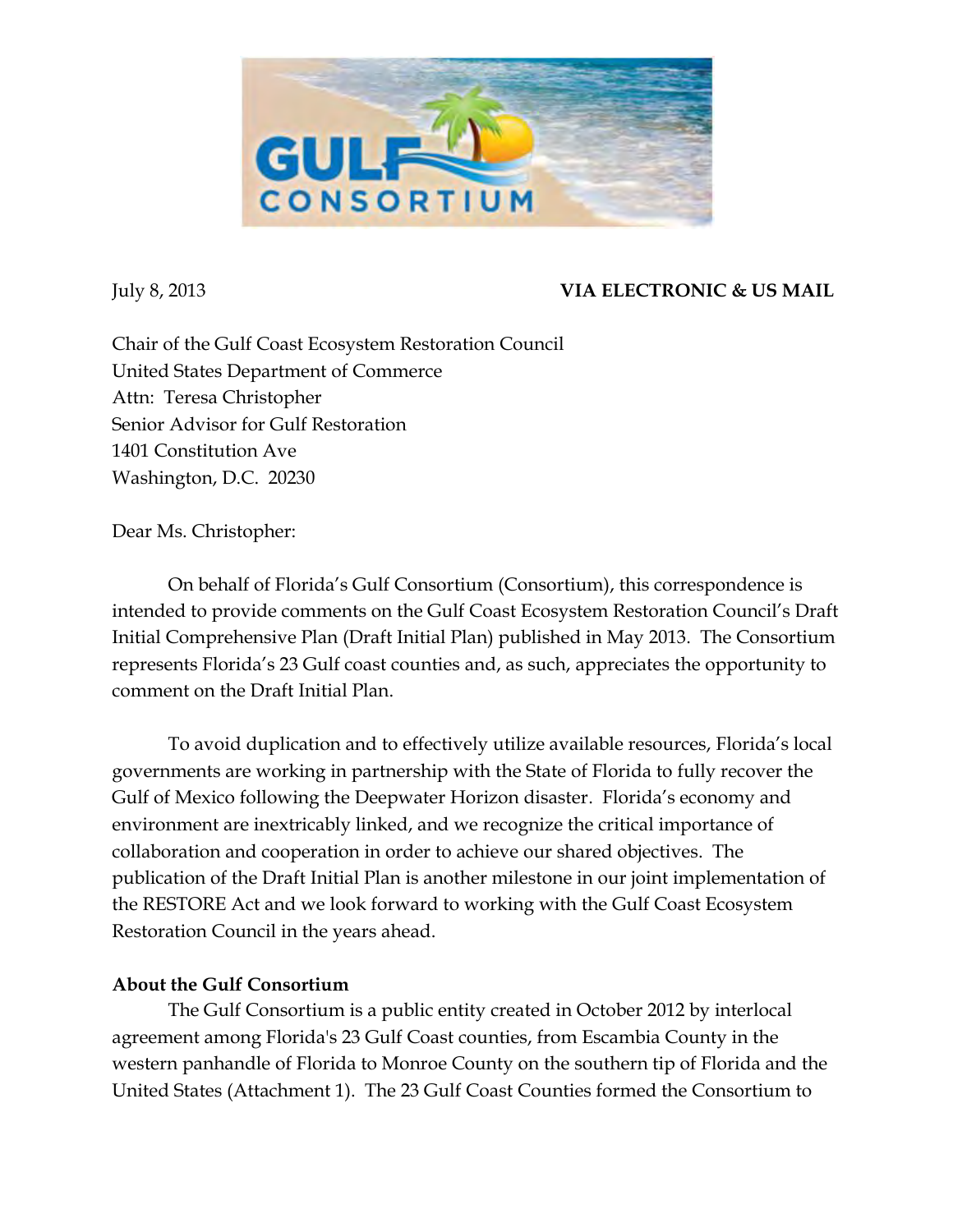meet the following requirement of the RESTORE Act: "a consortia of local political subdivisions that includes at a minimum 1 representative of each affected county;" shall develop a State Expenditure Plan that will improve the ecosystems and economy of the Florida Gulf Coast region. Sub-Clause (t)(3)(B)(iii)(II) of Section 311, Federal Water Pollution Control Act. The Consortium Board of Directors consists of one representative from each county government. As a public entity, the Consortium must meet all government transparency requirements in Florida, including open public records and meetings, ethics and state auditing obligations.

Since its inception in 2012, the Consortium has met seven times and held several committee meetings to begin developing Florida's State Expenditure Plan. To foster the development of its plan, enhance coordination and ensure consistency with the goals and objectives of the Council's plan, the Consortium has entered into a Memorandum of Understanding with Florida Governor Rick Scott (Attachment 2).

### **Comments on the Draft Initial Plan**

Developing an appropriate and comprehensive plan to restore the Gulf of Mexico, while recognizing the diversity and complexity of environmental and economic challenges across five states and dozens of local jurisdictions, is a monumental undertaking. The Gulf Consortium commends the Council on putting forward a considerate Draft Initial Plan and for its transparent and inclusive approach to plan development.

The Gulf Consortium respectfully offers the following initial input on the Draft Initial Plan:

- **Establish the comprehensive plan based on sound science.** Establish a scientifically-driven process with coordination across watersheds.
- **Recognize the benefits of regionalism in project selection.** Consider providing additional weight to watershed-based projects and programs that cross multiple jurisdictions and deliver significant environmental benefits to shared water resources. Adding "regional benefit" as a priority criterion would recognize projects that provide watershed benefits across political jurisdictions.
- Identify economic restoration as a clearly stated plan Objective. One of the Plan's Goals is to "Restore and Revitalize the Gulf Economy" by enhancing "the sustainability and resiliency of the Gulf economy." This goal should be fully realized later in the plan's Objectives.
- **Prioritize the Objectives consistent with the RESTORE Act.**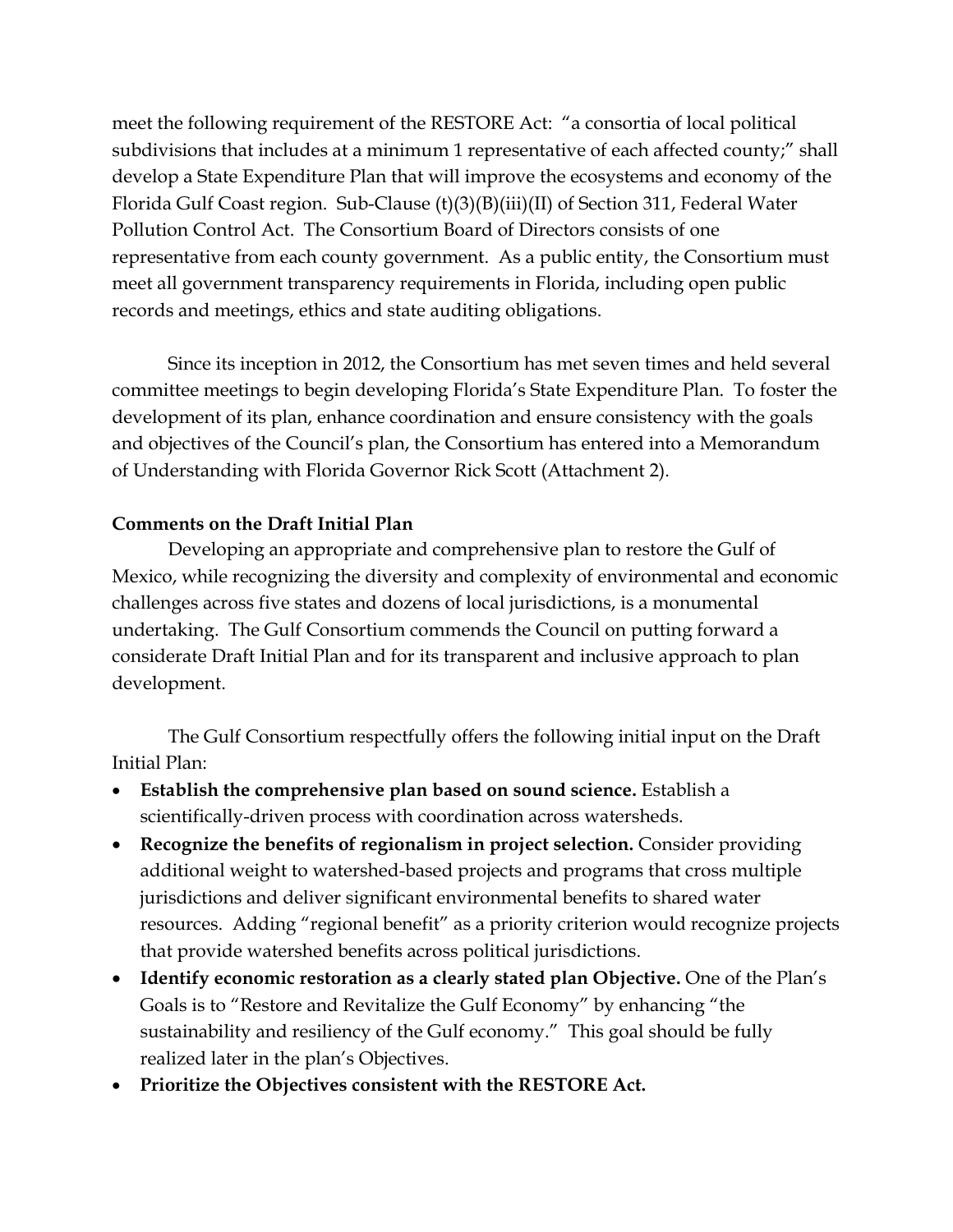- **Clarify the Council's decision-making process for evaluating, prioritizing and selecting ecosystem restoration projects.** Identify timeframes for project submittal, as well as requirements for project implementation.
- **Clarify the weighting for each criterion identified within the Priority Criteria.**  Define and clarify terms such as "greatest contribution", "large-scale" and "longterm resiliency".
- **Streamline federal regulatory requirements to ensure unhindered planning, project and program implementation; Clarify National Environmental Policy Act (NEPA) analysis requirements.** Multiple and overlapping federal regulatory requirements have the capacity to slow development of the Council's plan and, consequently, restoration of the Gulf of Mexico. For example, full NEPA review of projects prior to Council selection could significantly increase the time to develop the 3-year Prioritized Project List and the first plan update. Since state and local governments are undertaking their planning processes, clarification and guidance on the level of NEPA analysis required is needed.
- **For Appendix A, define "authorized but not yet commenced."** The Consortium recognizes that Appendix A to the Draft Initial Plan does not include projects submitted to the Florida Department of Environmental Protection for the Councilselected Restoration Component, and that the Council may or may not choose projects from Appendix A for funding. However, a clear definition of how a project must be "authorized," and at what level, is required for stakeholders to understand which projects meet the "authorized but not yet commenced" criteria and are, therefore, eligible for inclusion in the Draft Initial Plan or first 3-Year Prioritized project list.
- **Work with State and local officials to coordinate project selection and refine Appendix A.**Currently, Appendix A includes projects that provide only marginal benefits to the Gulf coast, if any. Likewise, there are projects appropriate for RESTORE Act consideration that are not yet included in Appendix A. In determining projects for Appendix A, and in selecting projects for the 3-Year and 10- Year plans, provide consideration for the fact that almost 50 percent of the Gulf Coast coastline is within Florida.
- **Allow for infrastructure projects and structural enhancements to mitigate risks to coastal resiliency***.* Much of Florida's coastline is developed, which limits options for non-structural mitigation for coastal resiliency. The Consortium recommends accepting infrastructure projects for flood control and other structural enhancements that would mitigate risks to coastal resiliency and protect communities.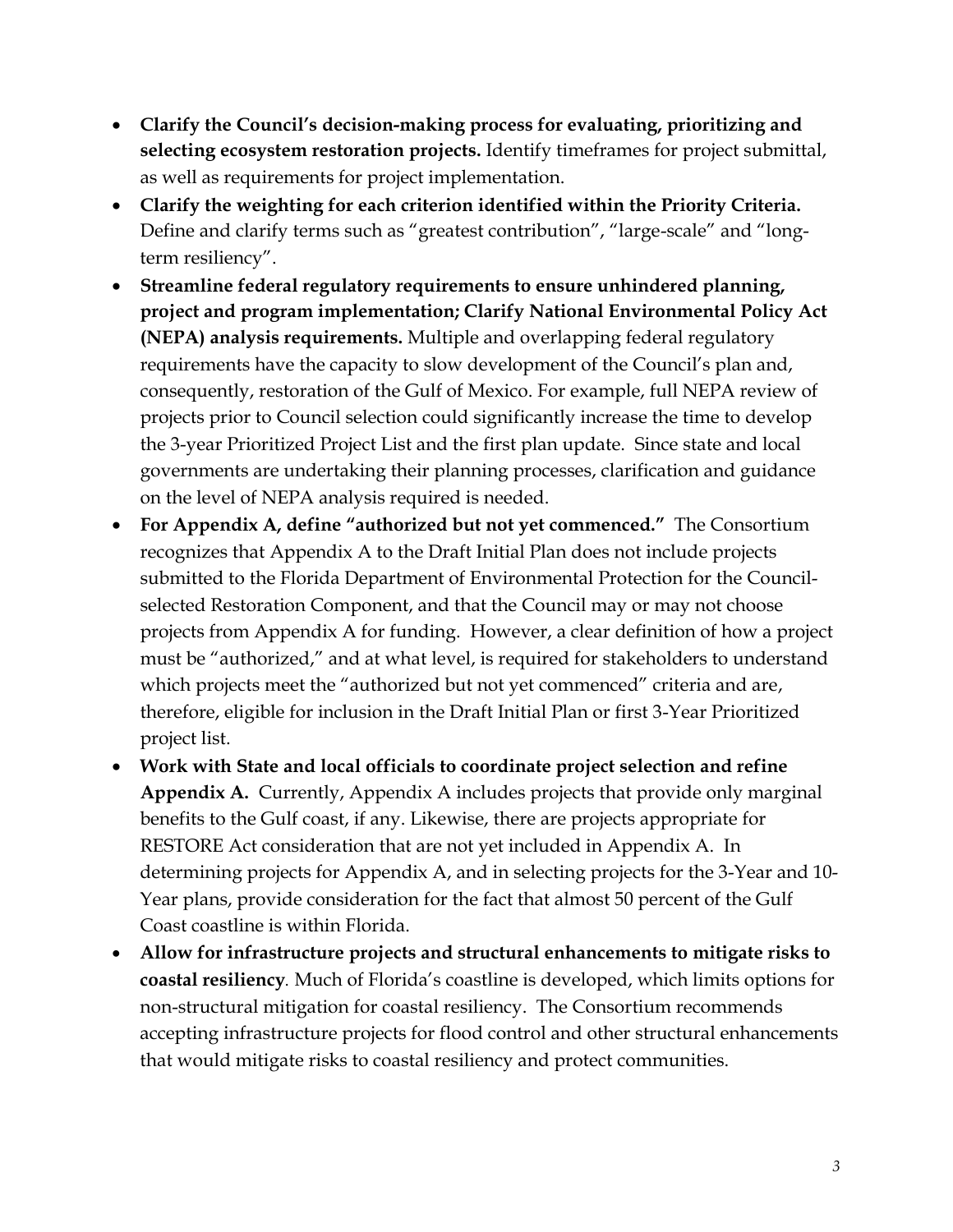#### **Provide for Administrative and Planning Expense Reimbursement**

The Consortium is a new governmental entity without the power to levy taxes. To date, the Consortium has been funded by contributions from its member county governments. With its limited resources, the Consortium is relying on the RESTORE Act's authorization for administrative expenses and planning assistance to provide the resources necessary to meet its obligation to develop the plan called for under the RESTORE Act Clause (t)(3)(B)(i) of Section 311, Federal Water Pollution Control Act. With this in mind, the Consortium respectfully requests the following:

## **Revise the Draft Initial Plan to allow expenditures from Florida's allocation of the Spill Impact Component for the Consortium's administrative and planning costs associated with the development of the State Expenditure Plan.**

In the Council's Draft Initial Plan, Section V, titled "State Expenditure Plans— State Impact Component" expenditures from a State's allocation of the Spill Impact Allocation is addressed. Page 19 includes the following paragraph:

The State Council Member may submit a State Expenditure Plan for Council consideration at any time after the publication of this Plan and the promulgation of appropriate regulations. There is no specific timeframe required for State Expenditure Plan submission, *but no funds may be expended from a State's allocation pursuant to the spill impact formula before the Council approves the State Expenditure Plan and an associated initial project, program, and activity list*.

The RESTORE Act authorization for the Council to disburse amounts to the Gulf Coast States, including for the State of Florida, to the Consortium, provides as follows: The Council shall disburse amounts to the respective Gulf Coast States in accordance with the formula developed under subparagraph (A) for projects, programs, and activities that will improve the ecosystems or economy of the Gulf Coast region, subject to the condition that each Gulf Coast State submits a plan for the expenditure of amounts disbursed under this paragraph that meets the following criteria . . . . Clause (t)(3)(B)(i) of Section 311, Federal Water Pollution Control Act.

The listed criteria cross references allowable expenditures under subparagraph  $(t)(1)(B)$ . The cross referenced subparagraph includes planning assistance in  $(t)(1)(B)(i)(VIII)$  and administrative expenses in  $(t)(1)(B)(i)$ , which itself cross-references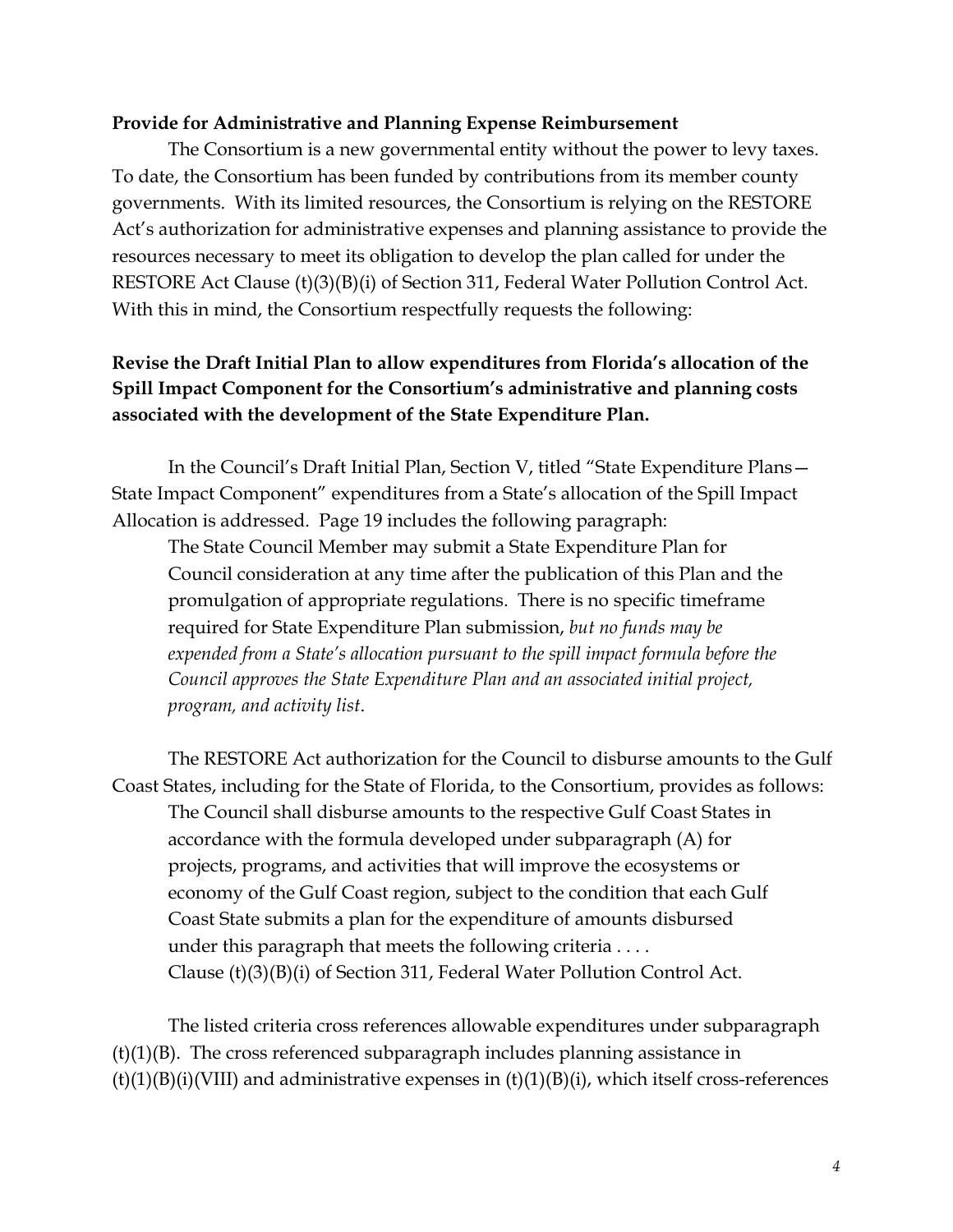the limitation on administrative expenses in  $(t)(1)(B)(iii)$ . Thus, the Spill Impact Component may be expended for planning and administrative expenses.

Planning is perhaps the most important step to ensure that resources are used to the greatest benefit. Using RESTORE funds to plan appropriately will facilitate a timely restoration impact, a hallmark of the law. The Consortium respectfully requests that the Council's Draft Initial Plan be revised to allow it to receive a Spill Impact Allocation for the purpose of planning and administrative expenses associated with the development of Florida's State Expenditure Plan prior to the development and submission of the plan and an associated initial project, program, and activity list. As explained above, such a revision to the Council's Draft Initial Plan is expressly authorized by the RESTORE Act's list of allowable expenditures and the Council's authority to expend the Spill Impact Component. It is also necessary for the Consortium to ensure the development of Florida's State Expenditure Plan that selects the best projects, programs, and activities for funding from the Spill Impact Allocation in a manner that uses the best available science and solicits and considers maximum public comment as mandated by the RESTORE Act.

The Consortium recognizes that such an award for administrative and planning expenses for plan development to the Consortium will be "subject to the condition that…[Florida] submit a plan for the expenditure of amounts disbursed under this paragraph that meets . . ." the RESTORE Act criteria as cited above. The condition for plan submittal could be guaranteed through a binding agreement between the Consortium and the Council for the award of planning and administrative expenses. Specifically, the Consortium requests that the Council's Draft Initial Plan Section V provision cited above be revised as follows with the addition of the underscored language:

The State Council Member may submit a State Expenditure Plan for Council consideration at any time after the publication of this Plan and the promulgation of appropriate regulations. There is no specific timeframe required for State Expenditure Plan submission, *but no funds may be expended from a State's allocation pursuant to the spill impact formula, except for administrative expenses and planning costs associated with the development of the State Expenditure Plan, before the Council approves the State Expenditure Plan and an associated initial project, program, and activity list*.